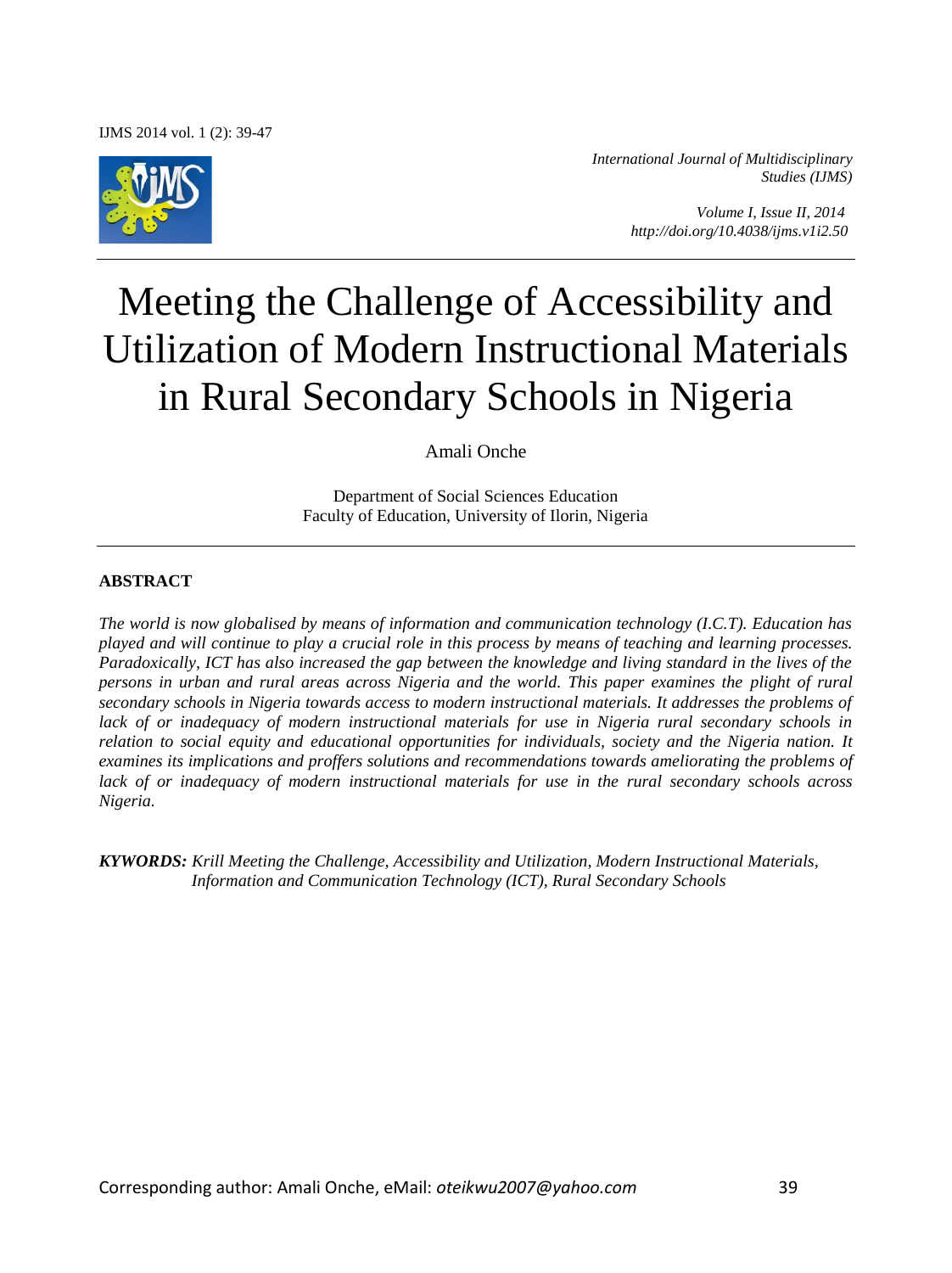## **1. INTRODUCTION**

### **THEORETICAL APPROACH:**

As we are in a new millennium, there is an increased awareness of the need to use modern scientific approach in teaching and learning processes in our schools. At present, there is a universal recognition of information and communication technology as a major force in the dissemination of knowledge (Aina, 2013). Nigeria has been at integrating I.C.T. into education and other sectors. She still has a great deal of instructional and administrative work in secondary schools carried out manually. The condition is worse at the rural level. In an attempt to keep pace with development in computer education, Nigeria enacted a policy on computer education. According to the National Bureau of Statistics (FGN, 2006), the plan was to establish pilot schools and there-after diffuse the innovation first to "all" secondary schools and then to primary schools. Unfortunately, beyond the distribution and installation of computer in Federal Government Colleges (FGCs), the project did not really take off before it was grounded.

Lack of exposure and limited accessibility to modern instructional facilities is a major problem of secondary schools in the rural areas of Nigeria. These have consequential negative effects on the academic standard of the schools in those areas. It may be a major factor responsible for poor performance of the students. The turnout of inefficient products of secondary schools from the rural areas may not be unconnected with it. Poor academic performance leads to end point for the pursuit of further education among students in the rural areas of Nigeria. This paper, thus examines the

promotion and utilization of modern instructional materials in Nigeria rural secondary schools in relation to the effects of access to modern instructional materials and proffer ways forward to ameliorate the condition since education is a tool for social mobility, integration and national development as expressed in the National Policy on Education (FGN, 2004).

Secondary education is noted by If enk we (2013) and in the National Policy on Education (FGN, 2004) as the stage where children receive primary education and before the tertiary stage. It is noted to be a comprehensive type of education where its broad goals are to prepare children who have completed primary education to have opportunity for education to a higher level, irrespective of sex, social status, religion or ethnic background. The constitution of the Federal Republic of Nigeria in section 18(1) states that "Government shall direct its policy towards ensuring that there are equal and adequate educational opportunities at all levels" (FGN, 1999). This has led to Government policies in the creation of Universal Primary Education Scheme (1977) and the Universal Basic Education Scheme (FGN, 2004) and laying emphasis on the implementation of Millennium Development Goals (MDOGs) of the United Nation (U.N). This implies that planning and provision for transfer of skills, knowledge and the information seeking capacity of individual learners and those in the rural areas must be supported, motivated and provided evenly across the length and breadth of Nigeria.

At the global level, the United Nation (U.N) has made "Education for All" a requirement for all nations. This translates into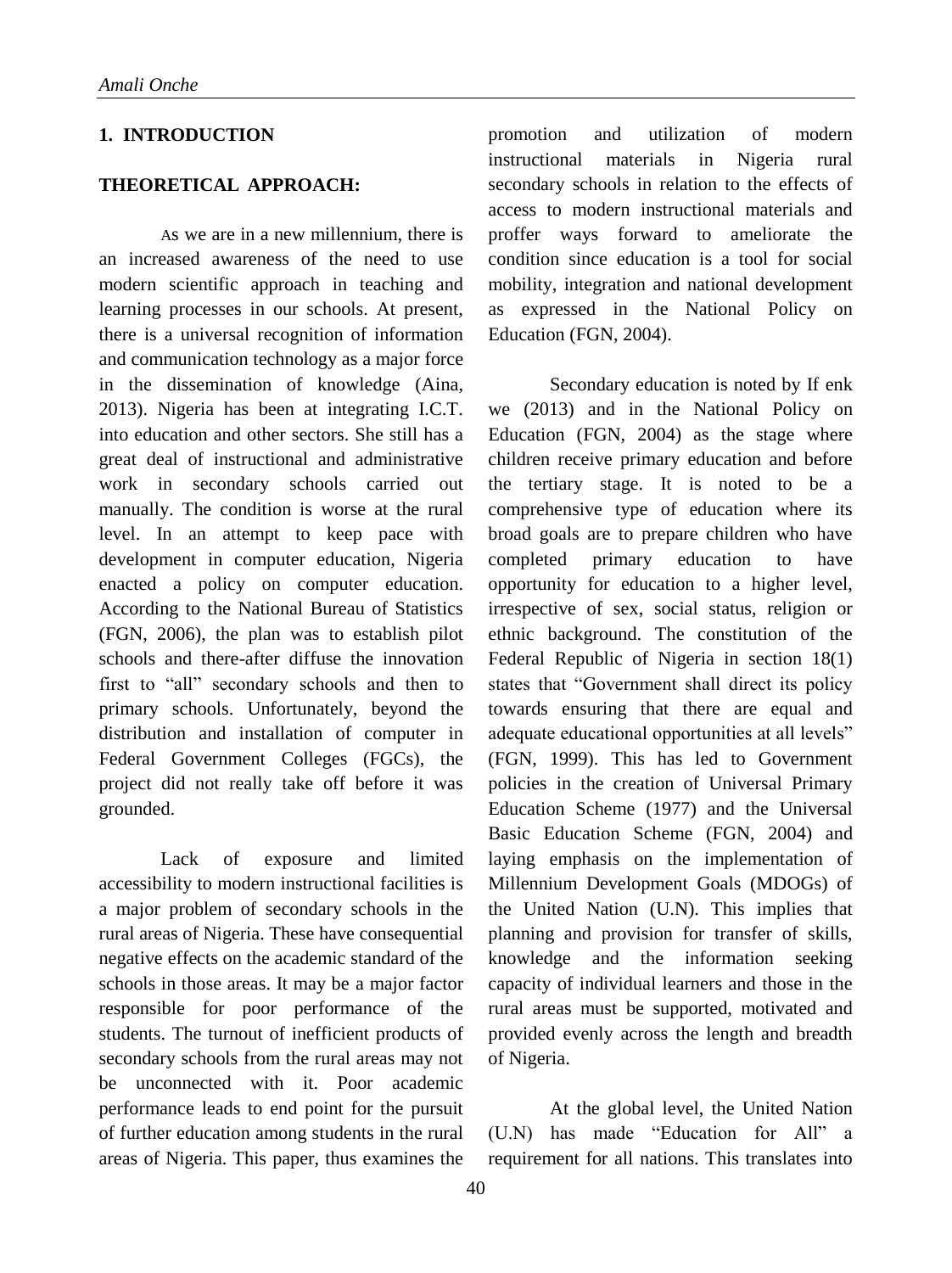opportunities for all to have access to education regardless of gender, race, ability or disability and geographical location. This presupposes that the provision and distribution of education, educational resources and materials must be impartial, regardless of geographical locations. In this respect, by implication the secondary schools in the rural areas of Nigeria ought to have equal access to modern instructional materials like others in urban or metropolitan areas.

Social equity in educational opportunities in Nigeria allows individuals to participate in every sphere of life endeavors. It should not have constraining effects of sociocultural, religious, political, economic and geographic impediments. It also includes the recognition and respect for the rights of every citizen, irrespective of ethnicity, language, religion, gender or other social attributes, to have equal rights, obligation and opportunities to education. In this context, the activities of teachers, government or other agencies must not be in contradiction to exhortations on national access in classroom interaction across the country. For instance, all forms of discrimination in provision of educational facilities should be discouraged.

Further, the Nigerian constitution (FGN, 1999) provides for the protection of the rights of all persons in the allocation of resources (politically, socially, educationally and economically). Incorporating the principles of Federal character in section (4) requires every government body at every tier of the federation in their composition and activities to promote a sense of belonging and loyalty among all peoples of the federation. This suggests that the events inside or outside the classroom should not be an exception,

especially in the allocation of educational resources.

## **2.THE IMPORTANCE OF INSTRUCTIONAL MATERIALS TO RURAL SECONDARY SCHOOLS**

Instructional materials include the use of information and communication technology (I.C.T.) which has become an indispensable phenomenon in the new millennium. It is like a right of all persons, irrespective of geographical location to have access to I.C.T. It is imperative to live-long value and is used to boost the quality of education. All persons who seek knowledge irrespective of differences in language, culture, gender and location desire to have access to it. Aina (2013) noted its potentials to accelerate motivate, improve the teaching and learning processes. It promotes pedagogical activities, research work for students and teachers, (especially the use of emails, mailing lists, chat-rooms, calculators, viewing centre's, and interaction). It also encourages social process that facilitates collaboration among learners and teachers both in rural, urban and at the global levels (Daramola, 2008).

The use of instructional materials such as educational films, plays and drama when screened and played in rural schools can help in building national integration and awareness. Radio talks, television shows and lessons can encourage students to witness and participate in activities outside their domain (Aina, 2013). Therefore marginalizing the rural schools access to such modern instructional materials is travesty on their fundamental rights and negates the principles of social equity and equal educational opportunities.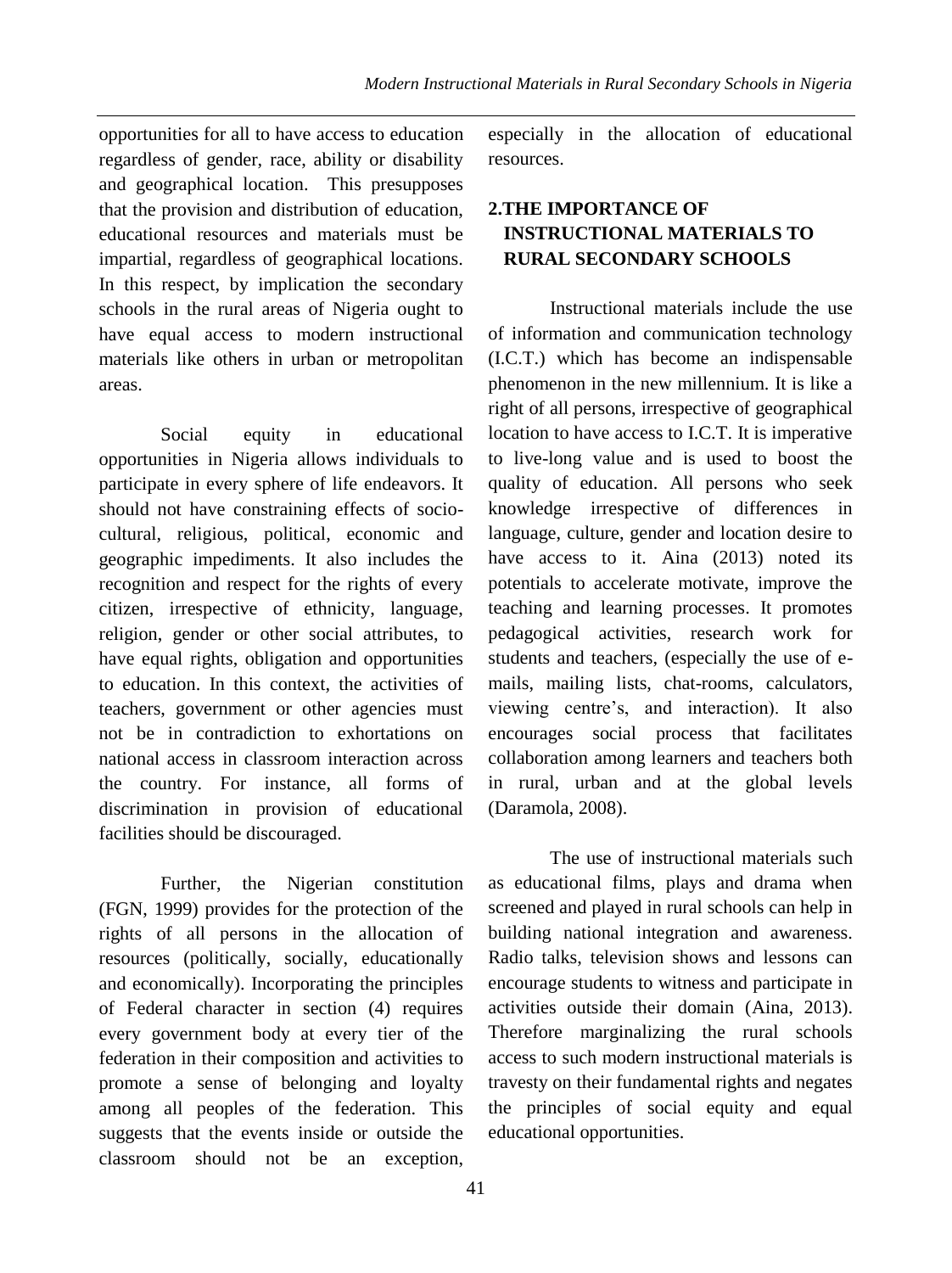## **3.CHALLENGES OF ACCESSIBILITY AND UTILIZATION IN RURAL SECONDARY SCHOOLS**

By exegesis of correlation, rural secondary schools in Nigeria are the schools that are situated in the rural areas of the country. They are influenced by lack of support of cultural innovation with little or no social change. They also stand discouraged in comparison to the urban secondary schools in the provision and application of instructional modern equipment's.

The life style of rural dwellers affects the teachers and learners and few activities that characterize school system. Their life style equally influence their responses to a wide range of school activities especially those programmes that fit into teaching and learning processes. These may influence the ability of learners in the rural areas to respond to the overall school activities. Denial of modern instructional materials makes things worse for them. By extension, realization of normative order in the school environment relies greatly on the social and intellectual qualities of the teacher (Bauman, 2000).

The life of the rural teachers tend to be remote towards acquisition of new ideas, skills and knowledge by failure in enrolling for further educational programmes including Information and Communication Technology (ICT). With this, the academic and intellectual capacities of teachers and learners are bound to be affected substantially during classroom interaction. It is improved technology that can allow teachers and learners in the rural secondary schools to keep abreast of the latest ideas around the world.

School buildings do not only represent one of the physical elements of civilizational change, but the knowledge, ideas, skills, values and beliefs which are transmitted to the learners can also influence cultural change (Bauman, 2000). These are in the form of human relationship, social stratification and mobility which can be engineered through adequate and the necessary provision of instructional resources to the rural secondary schools. Thus the effective use of instructional materials by the teachers is likely to serve as a tool for social change in the rural community.

The implication for the rural school is that, the advancement in educational technology has been erratic and unplanned. The residual effects on the rural secondary schools and their product are that they cannot cope with the modern direction of instructional materials and other soft ware's now available for use in schools. This compounds further challenges as education has become a competitive enterprise where the urge for further education and social mobility is increasing by day. It would require their exposure to the exegesis of academic tests and examination for which they are not properly prepared. This has often been the case for the poor performance and output of students from Nigeria rural secondary schools. The challenge is enormous and the response should be urgent. The required condition in Nigeria now is a compulsory knowledge of the use of computer by all students in our secondary schools this is with the hope of catching up with the technological skills of the millennium. It is a stringent condition. This is because the condition imposed requires the students from the rural secondary schools to face the challenges without adequate exposure to the training and skills in computer education.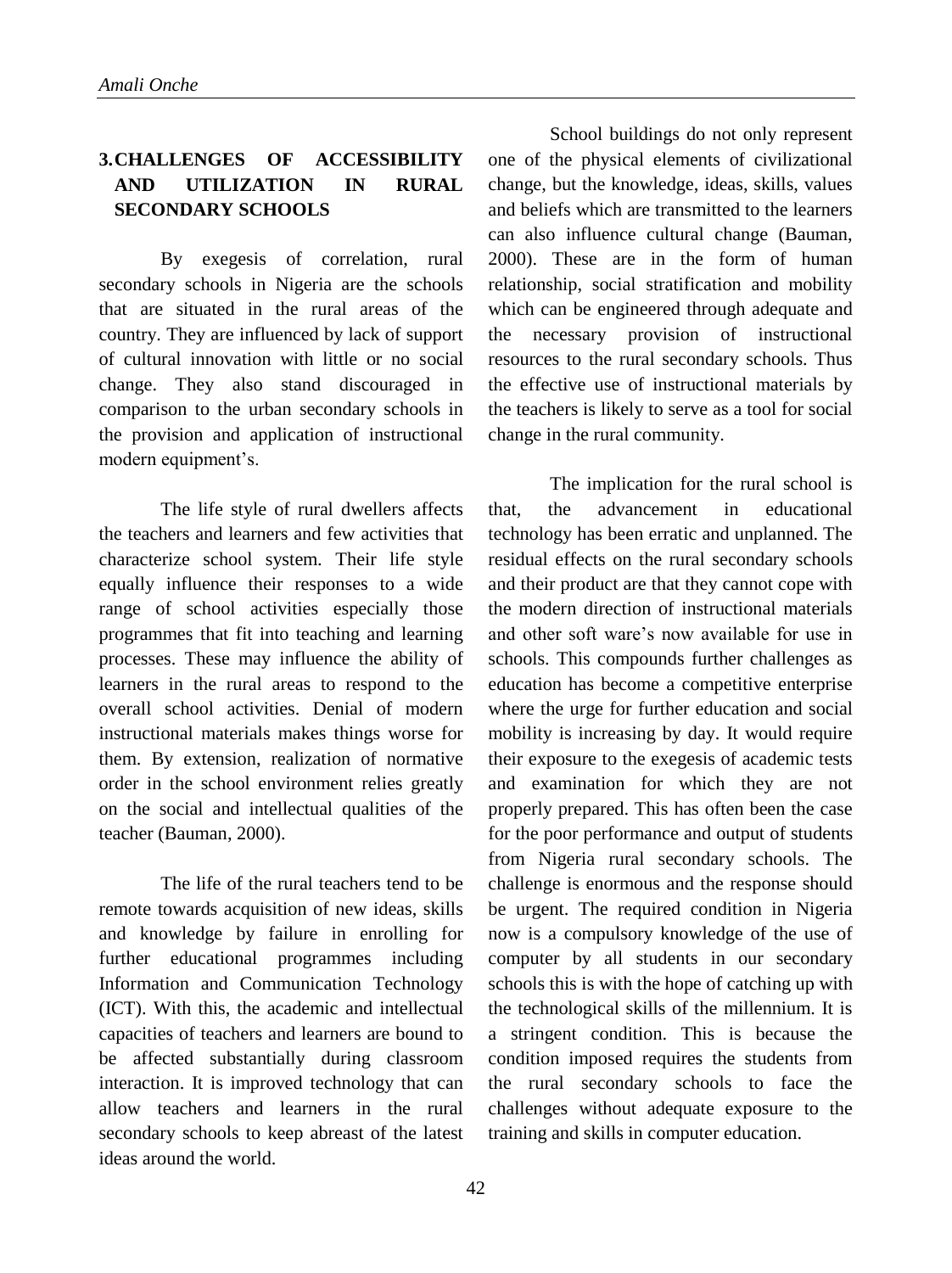Besides, Nigeria Government is yet to meet the international requirement of funding education (proportionately) with her national income budget. The United Nation (U.N) standard is said to be 26% of national income (Obasi, 2008). In Nigeria, less than 12% is devoted to education. This is meager and constitutes problem of funding instructional materials which require a huge capital investment. The financial base of the rural secondary schools are often weak as they are financially cash striped and cannot on their own budget for huge capital ventures without government support. National Board of Statistics (NBS) has shown that there are huge gaps between the provision of instructional materials in the rural and urban secondary schools by the Federal, State, Local Government and the other educational agencies (Obasi, 2008).

The rural secondary schools in Nigeria have no access to electricity and lack other means of power generation. In Nigeria, power generation is still a major problem of the rural dwellers as infrastructural developments of most rural schools are at its lowest ebb. Thus, there are wide gaps in the provision of the basic educational resources between the rural secondary schools and the ones located in the cities in Nigeria. The challenges are many. Asanya (2005), Ighodora (2008) and Kpolovie and Esezi (2013) noted some of the challenges to be included among others are the following:

1) According to Aduwa-Ogiegbaen and Iyanu (2005) environmental realities are difficult to manage because fans, sealed rooms and stable electricity are lacking in many urban areas and worse in the rural areas of Nigeria. Infrastructural deficiencies such as lack of steady power generation which is even worse in the rural areas of the country.

- 2) Cost effect of information and communication technology (ICT). The price of modern instructional materials such as computer is several times higher in Nigeria than what it costs in more advanced countries. Besides only few schools are equipped with good classrooms, studios with T.V. and computer instructional facilities. Other instructional materials such as the printers, monitors, projector, papers, disc drives, modern chalk board etc are
- 3) Beyond the reach of rural secondary schools.
- 4) There is also the problem of skilled teachers in the field of Information and Communication Technology. Where there are skilled teachers, other problems naturally include problem of installation, maintenance, operation, network administration and local technicians to service or repair these equipment's and the other facilities. In most of the rural secondary schools, most of the facilities are non-existent, hence the traditional chalk and duster approach still dominates in secondary school pedagogy (Obasi, 2008).
- 5) There are very few internet providers that provide gateway services to Nigerian users. Nigerian providers are often in partnership with foreign communication companies who usually provide poor services to Nigerian customers and often exploit and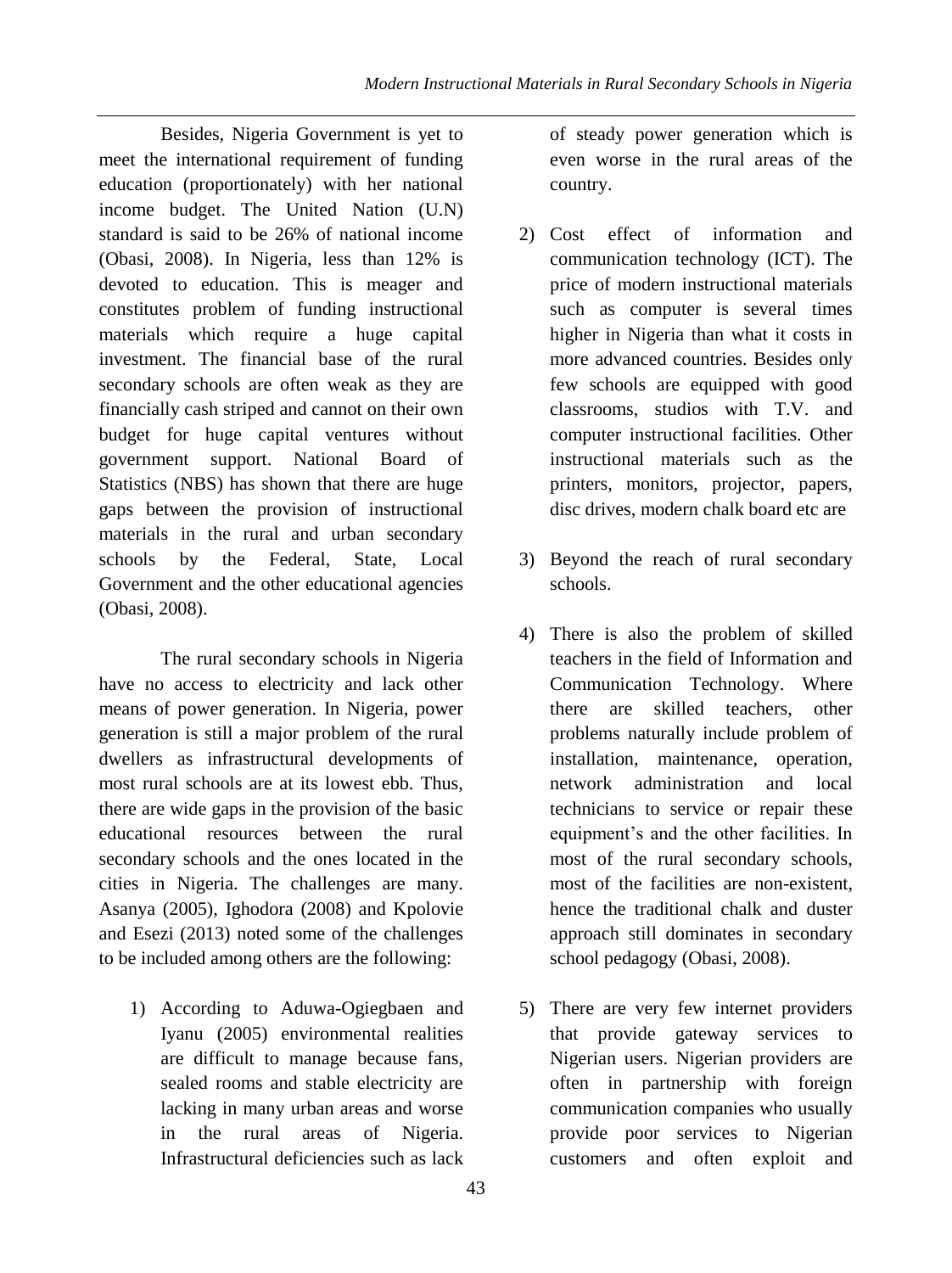defraud them. Others charge high fees, thus limiting access to the use of the internet. In rural areas of Nigeria, they are nonexistent.

- 6) Government's Policy towards efficient provision of these aspects of educational resources has not been encouraging and has always not been well planned, monitored, supervised and evaluated with rural schools as the back bench of implication of these policies.
- 7) The socio-economic status of the rural dwellers of Nigeria who are predominately peasant farmers who cannot afford the funding of education of their children makes secondary school students indigent in accessing instructional materials for their personal study. The teachers too are poorly paid in Nigeria and therefore cannot venture into self-sponsorship to acquire new skills.

## **4. MEETING THE CHALLENGE**

Any recommendation and suggestion that would involve the promotion and utilization of modern instructional materials should take cognizance of the principle of social equity in educational opportunities. For Nigerian rural secondary schools, there should be a consideration of the social context of their locales. The following suggestions are thus raised to combat the problems faced by rural secondary schools in Nigeria.

1) Every community in the country is aware of the ethno-regional basis of political development which creates room for political power. Education is a catalyst to achieving such objectives. Discrimination in rights and privileges in the distribution of social amenities for educational purposes should be a matter for grave concern because it leads to marginalization from social, economic and political opportunities of the rural inhabitants in Nigeria.

2) There cannot be unity in diversity through education if the gap in providing educational resources in Nigeria is allowed to widen between the rural and urban areas. This will emasculate the idea of social equity in educational opportunities for all (Obasi, 2008). There is therefore the need to address the fears of the rural students who face the fierceness of educational competition, such as NECO, S.S.C.E., Jamb and the intrigues, the betrayal and the domination for equal educational opportunities to tertiary institutions in the country. There should be functional approach to fill the gap created by discrimination in the distribution of educational resources because they are instrumental to the success or failure of the rural secondary school students in Nigeria. Paradoxically, diversity and integration are two contradictory realities which Nigeria must reconcile if the country must achieve nonfetishistic, non-emblematic and collective success in education (Obasi, 2008). There is need to fill the widened gap that exists in the provision of instructional resources for teaching and learning of the different school types and locations across the country.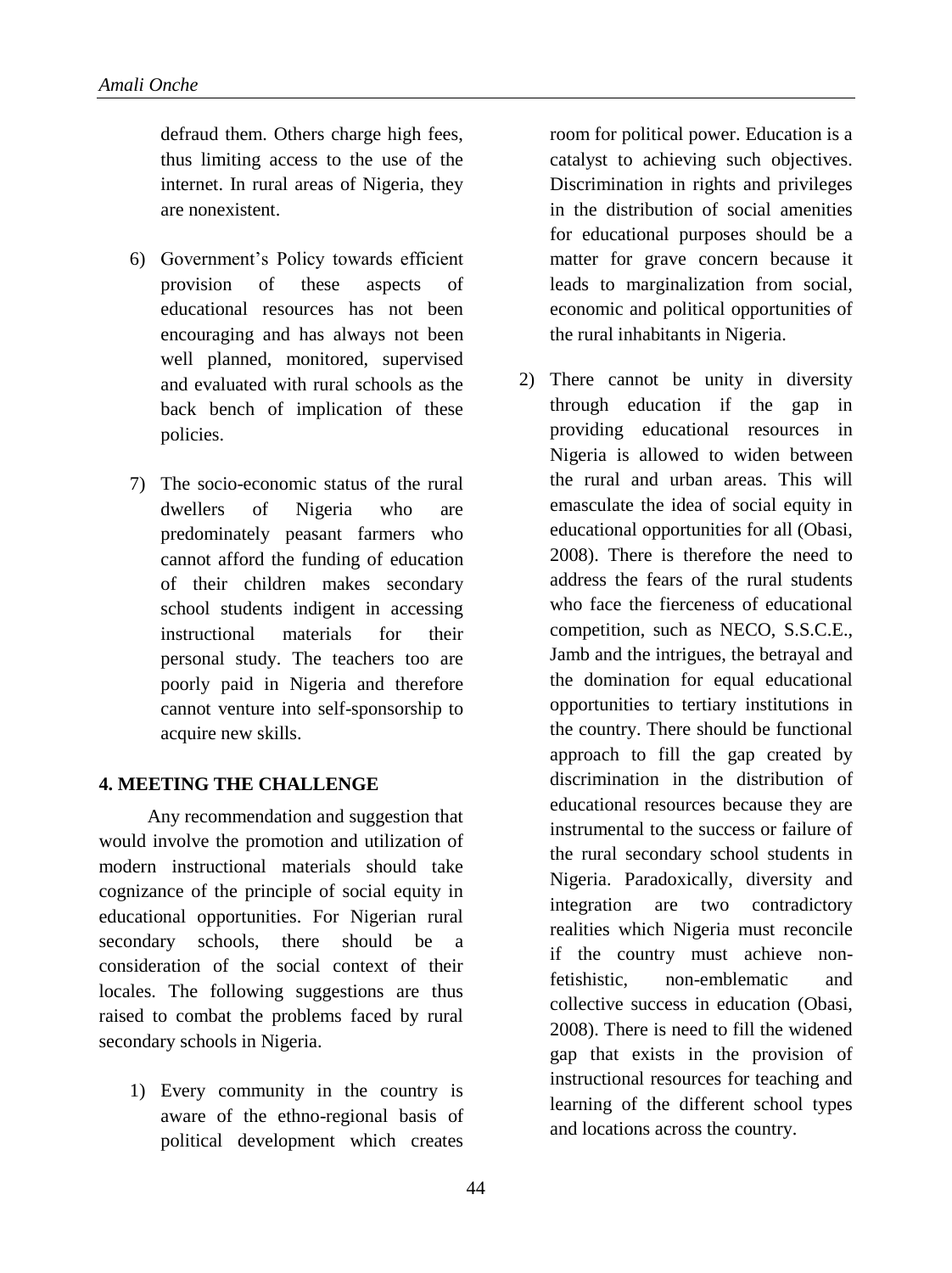- 3) There must be instructional technology centres in all schools where teachers and students can use for effective dissemination of knowledge. The provision of educational technology in the rural secondary schools will no doubt directly improve the quality of education for the young people of the country.
- 4) There should be no discrimination in the provision of instructional resources for all secondary schools in the country. Teaching and learning exercise should be part of total commitment of Government and should be tied to provision of instructional materials. This is because they have societal and individual values as they help in the cognitive development of learners and the effectiveness of the teachers both in the rural and urban areas of the country.
- 5) The life of the rural secondary school teachers should be improved and oriented toward the acquisition of new ideas, skills and knowledge by enrolling them for further educational programmes that require the use of modern instructional equipment's. Teachers' academic and intellectual capacities when improved are bound to profit substantially in classroom interaction of the students in the rural areas of Nigeria.
- 6) Funding is crucial in all respect to the above, therefore there is need for national consciousness for continuous increase in national budgets on education to facilitate the provision of the essential instructional materials for

our secondary schools. This will also cater for the welfare of all personnel involved in the running of our secondary schools across the country.

7) The policy of investment and privatization of education should place more emphasis on the development of rural schools in Nigeria. This should include equipping the schools appropriately and adequately to enable them cope with the modern trend in teaching and learning. Further, the Nigerian nation stands to gain, if we begin investment on education from developing it from the rural areas. The private entrepreneurs should be encouraged towards this direction as well. This will promote the provision and utilization of modern instructional materials in the rural secondary schools.

**MARGINALIZING THE INSTITUTIONS IN THE RURAL AREAS IN THE PROVISION OF INSTRUCTIONAL MATERIALS SHOULD BE DISCOURAGED IN ORDER TO BRING EDUCATION CLOSER TO THE PEOPLE AND TO EXPOSE THEM TO NEW KNOWLEDGE AND SKILLS AS WELL AS TO IMPROVE THEIR WELLBEING IN KEEPING WITH THE DEMOCRATIC PRINCIPLES OF SOCIAL EQUITY AND EDUCATIONAL OPPORTUNITIES FOR ALL (FGN, 2004).**

## **5. CONCLUSION**

The onus of taking Nigeria out of the woods in the new millennium lies in effective teaching and learning processes. This requires a commitment to civic culture of the modern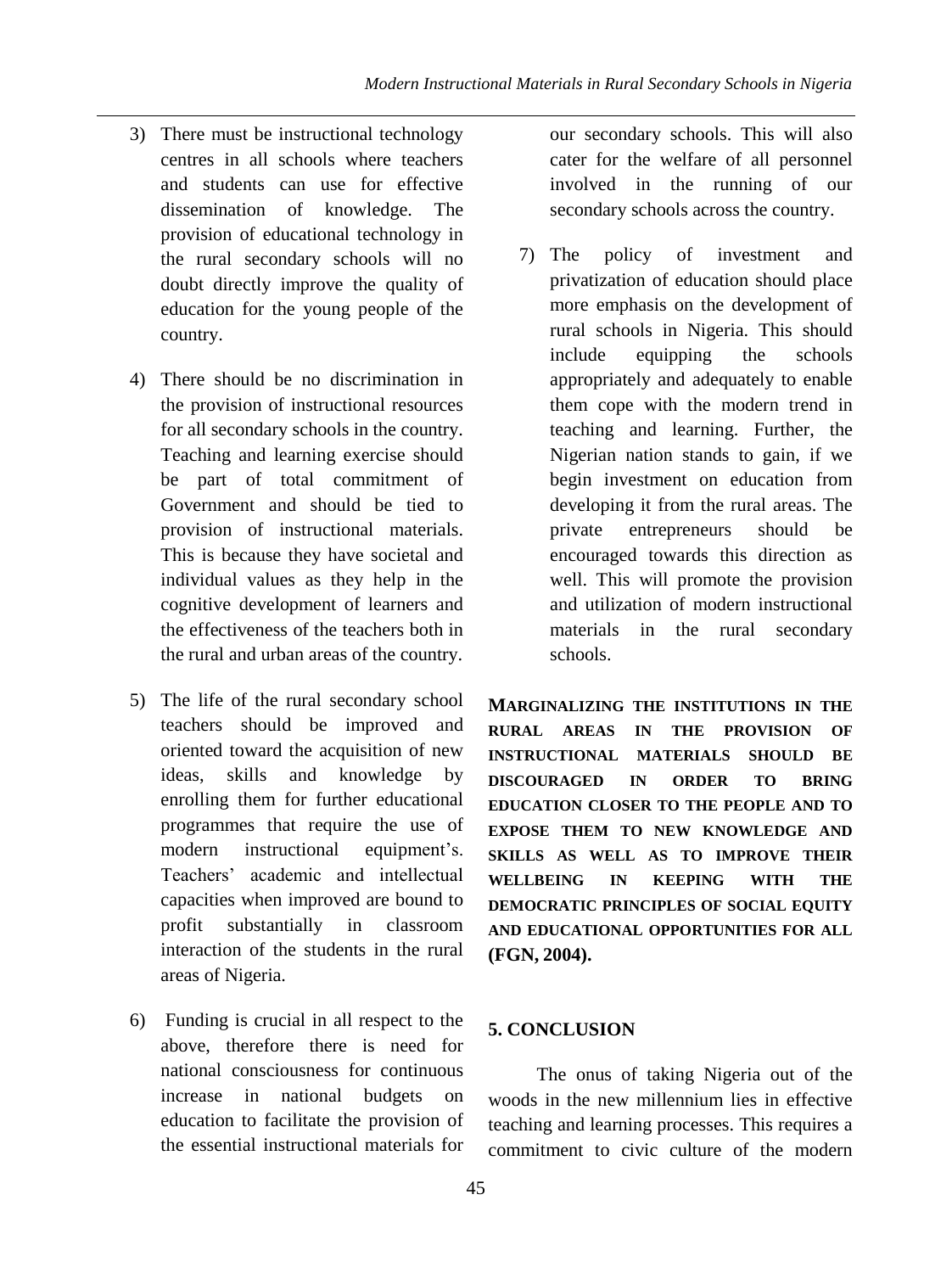times which are rooted in modern instructional materials. Emphasis should be on developmental decision-making bodies and policy formulators in the country to consider the place of instructional materials as a powerful mechanism for bridging the educational gap within the rural and urban secondary schools in Nigeria. At present, the quality of teaching in the rural schools is endangered and the quality of learning is distorted as well (Abdulazeez, 2008). The promotion of social equity and educational opportunities to create access to instructional materials will no doubt help to improve the discrepancies witnessed in the academic performance of the rural secondary schools in Nigeria and the life style of Nigerian rural dwellers.

#### **REFERENCES**

- ABDULAZEEZ, Y. (2008). Urban social life styles and school activities in Africa: Evidence from Nigeria". Being a text of paper presented at the  $2<sup>nd</sup>$  National Conference Organized by National Association of Sociologists of Education (NASE), University of Nigeria Nsuka (14<sup>th</sup>)  $-18^{th}$  October, 2008)
- AINA, L. O. (2013). Information, knowledge and the gatekeepers. The One Hundred and Thirty-Second Inaugural Lecture delivered at the University of Ilorin,  $16<sup>th</sup>$ May, 2013.
- ASANYA, P. (2005). Computer science in secondary schools. Benin:Udodoumen Publisher.
- BAUMAN, Z. (2002). Liquid modernity. Cambridge: Cambridge Press.
- DARAMOLA, C.O. (2008). Teaching and learning in urban society: The imperative of information and communication

technology. Being a paper presented at the 2nd National Conference Organized by National Association of Sociologists of Education (NASE), University of Nigeria Nsuka  $(14<sup>th</sup> - 18<sup>th</sup>$  October, 2008).

- FGN : FEDERAL GOVERNMENT OF NIGERIA(1999). Constitution of the federal republic of Nigeria 1999. Lagos: Federal Government Press.
- FEDERAL GOVERNMENT OF NIGERIA (2004). National policy on education. Lagos: Federal Ministry of Education.
- FEDERAL GOVERNMENT OF NIGERIA (2006). National bureau of statistics annual abstracts of statistics 2006. Abuja: National Bureau of Statistics.
- IGHODARO, O.K. (2008). Problems and prospects of using information and communication technology (ICT) in secondary schools in Oredo Local Government, Edo State. Unpublished research project of the Department of Arts and Social Sciences Education, University of Ilorin.
- KPOLOVIE, P. J. & ESEZI, I. O. (2013). Adequacy-inadequacy: Education funding in Nigeria. *Universal Journal of Education and General Studies*, v. 2 no. 8 pp. 239 – 254. Retrieved from [http://www.universalresearchjournals.](http://www.universalresearchjournals.org/ujegs) [org/ujegs](http://www.universalresearchjournals.org/ujegs)
- OBASI, E. (2008). Challenges for secondary education in the culturally diverse Nigerian society. Being text of lead paper at the National Association of Sociologists of Education (NASE) conference holding at the University of Nigeria Nsuka  $(14<sup>th</sup> - 18<sup>th</sup>$  October, 2008).
- ADUWA-OGIEGBAEN, S. E. &IYANU, E. O. S. (2005). Using information and